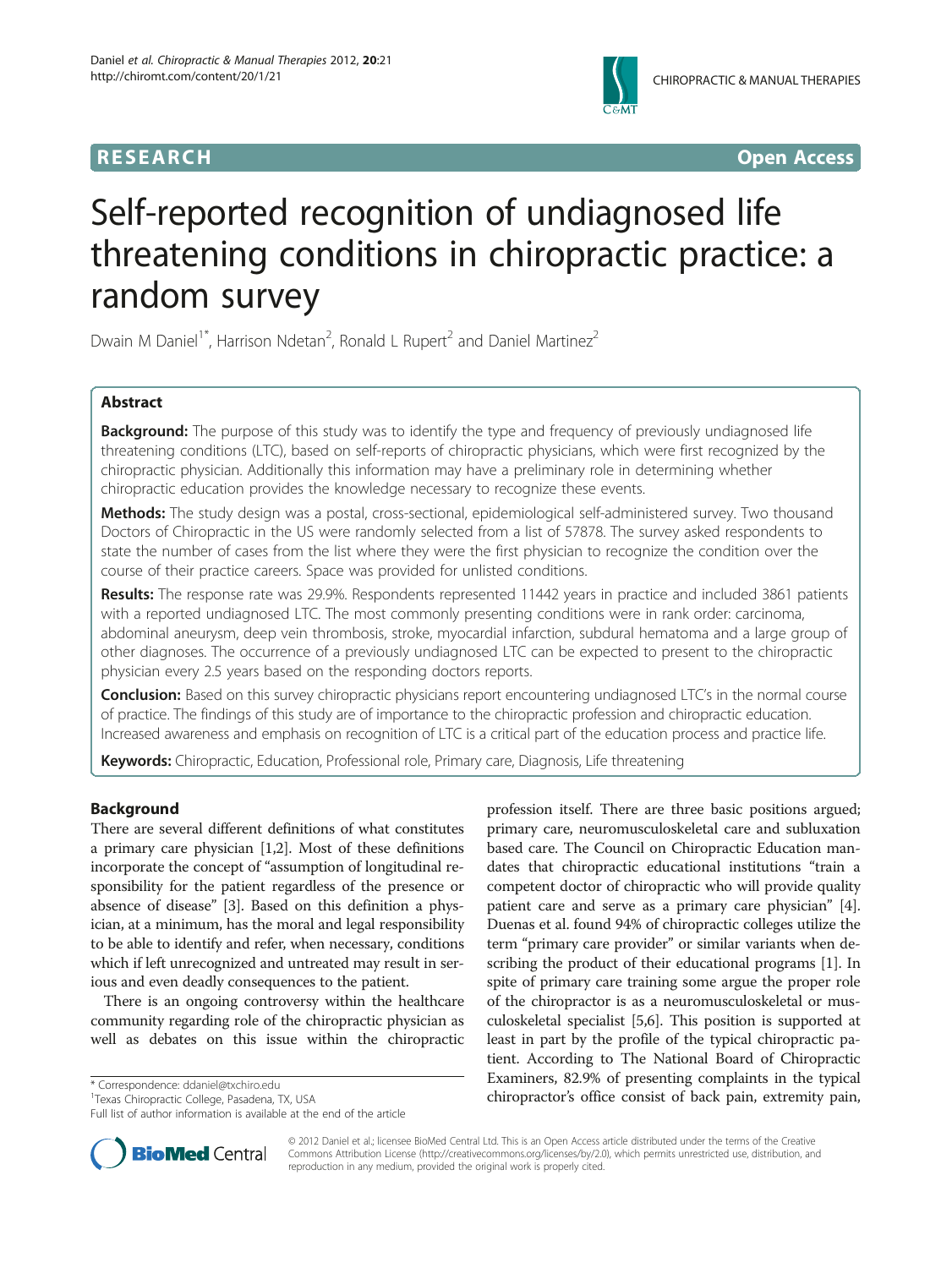neck pain and headache. Less than 10% of patients present with non-neuromusculoskeletal complaints [\[7](#page-5-0)]. A third position argues chiropractic is a separate and distinct health care specialty that should limit itself to detecting and correcting subluxations [\[8](#page-5-0)].

The training students receive in chiropractic college is broad based and similar to medical training [\[9](#page-5-0)]. A 2005 study tested 4th year chiropractic students and  $4<sup>th</sup>$  year medical students on their knowledge of primary care activities. Overall chiropractic students scored slightly lower than medical students in all areas but musculoskeletal diagnosis [\[10\]](#page-5-0). Considering the differences on emphasis relating to primary care between the disciplines the outcomes are not surprising, except possibly that the chiropractic student did so well compared to their medical counterpart. Additionally, a 1995 survey of 753 chiropractors reported 78.5% of respondents considered their training as primary care providers as "adequate" [\[11\]](#page-5-0).

It has been suggested chiropractic training is deficient to medical training for primary care due to the lack of patient contact [\[12\]](#page-5-0). The chiropractic student usually encounters patients with musculoskeletal conditions or asymptomatic patients presenting for wellness care during their internship [[13](#page-5-0)]. Although a medical doctor can be granted a license to practice with as little as 1 year in a post graduate residency [\[14](#page-5-0)], most have a minimum of 2 to 3 years in a residency program. This additional exposure provides patient contact with a wide variety of conditions. Essentially the chiropractic physician is limited to knowledge gained in the classroom and limited patient contact. Whether this difference produces a physician that is insufficiently trained to recognize undiagnosed life threatening conditions (LTC) has not been determined.

A review of the Job Analysis of Chiropractic reveals that chiropractors have contact with patients with a wide variety of serious conditions and often co-manage these patients with a medical provider [\[7](#page-5-0)]. What is not included in the analysis is whether the chiropractor was the first to recognize these conditions in an undiagnosed patient.

There is relatively little information in the scientific literature relating to the chiropractic physician's ability to recognize LTC. The purpose of this paper is to begin the process to determine whether chiropractic training equips the chiropractic physician to recognize conditions which were previously undiagnosed, may be fatal if left untreated and usually fall outside the scope of chiropractic practice. Thus, the specific purpose was to identify the type and frequency of self-reported cases of undiagnosed life threatening conditions which doctors of chiropractic claim have presented in their offices during their careers. If these conditions were commonly reported, it was also of interest to explore any potential associations between college of graduation, years in practice, type of practice or prior medical training and the rate of recognition.

# **Methods**

The study was a self-administered, epidemiological survey involving randomly selected doctors of chiropractic (DC) practicing in the United States. The survey instrument was a self-administered one paged questionnaire that asked DCs to state the number of cases (patients), based on their recall over the course of their careers, which presented in their offices with LTC which had not been previously diagnosed or recognized. Included in the survey was a list of the following conditions: carcinoma, abdominal aneurysm, deep vein thrombosis, stroke, myocardial infarction, subdural hematoma and other. This list was developed from an earlier unpublished study of chiropractors which did not include a list of conditions. The operational definition of "life threatening" provided to the doctor was "an illness or injury that, if it remains unrecognized and untreated, could result in the death on the individual within 24 months." The initial and follow up survey included a request to complete the survey even if the doctor had never encountered a LTC in their practice. Based on the responses given it is possible some doctors did not read or ignored the definition of "life threatening condition" the authors provided. There was evidence this occurred in some responses. In reviewing the surveys the authors attempted to correct for these errors. The authors recognize their exclusions were not systematic. Since this is a survey and by nature biased, the authors did not feel it necessary to develop a system to rule out specific responses. The authors used their training as physicians to eliminate those responses that were, in their opinion, not life threatening or excessive reporting. Data were reviewed prior to statistical analysis and data points that were determined to be invalid were excluded.

The survey also solicited demographic information such as gender, college of graduation of the doctor and whether or not they have had any prior health care experience. They were also asked to provide information on some practice characteristics such as number of years in practice, type of practice (solely subluxation-based or not), and practice settings (rural, suburban, urban, solo, multi-DC, or multi-discipline practice) as well as whether or not they were employed by the Veteran Administration (VA) or the military. In early November 2010, 2000 doctors were randomly selected by computer program from a mailing list of 57878 chiropractors provided by MPA Media. Two mailings to each doctor were performed over a two month period. The study was approved by both the research committee and the institutional review board of the institution where this research was conducted.

#### Statistical method

All survey responses were entered into a PASW statistics 18 spread sheet (SPSS Inc., Chicago, IL) for analysis. For the purpose of analysis, a response variable 'rate of occurrence' (the number of undiagnosed LTC (count) per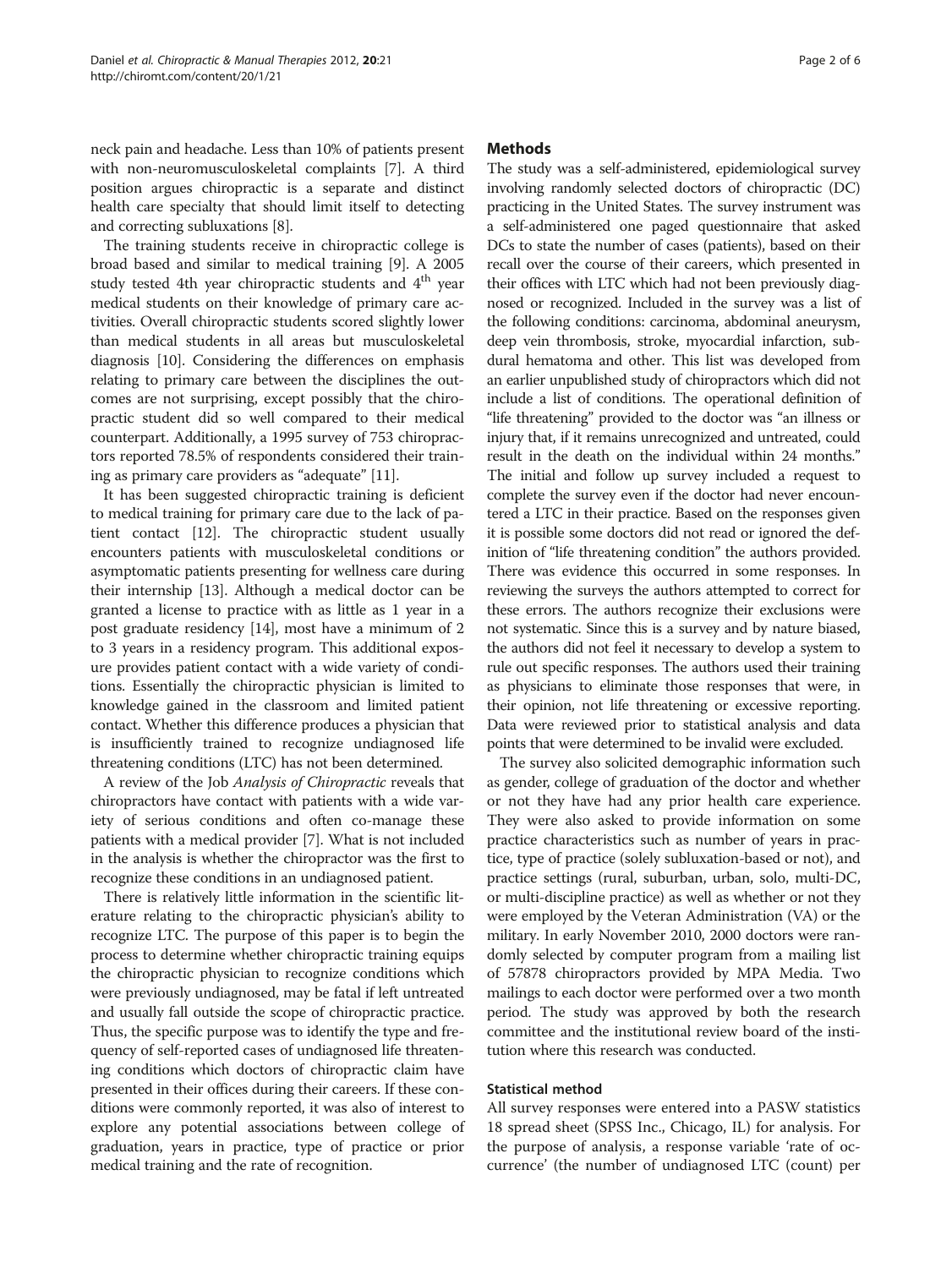year in practice) was defined as the ratio of the number of cases identified to the number of years in practice for each respondent. This variable was defined for each of the 6 specific conditions listed as being most common on the current survey (carcinoma, myocardial infarction, stroke, subdural hematoma, abdominal aneurism, and deep vein thrombosis), all other cases seen combined, and for the total number of cases seen in general. The colleges of graduation were grouped into three categories based on the cultures of the colleges as 'liberal, mixed or conservative' based on information provided in a report developed by the Institute for Alternative Futures [\[15](#page-5-0)]. Years of experience was also categorized into three levels: "education dominant" (less than 5 years in practice), "education and experience equal" (above 5 to 15 years in practice), and "experience dominant" (above 15 years in practice). Poisson regression models were used in generating mean 'rate of occurrence' for each of the conditions and the total occurrences. In order to identify factors that would predict 'rate of occurrence' a Poisson regression model was constructed with 'rate of occurrence' for the total number of cases seen in general as the response and all the demographic and practice characteristics as predictors. Statistical significance was assessed at the 5% level. The actual effect estimates generated by the Poisson regression models were mean rates of occurrence (the number of undiagnosed LTC per years in practice) but for the sake of easy comprehension we have reported the reciprocals of these estimates which give the number of years in practice per presentation of an undiagnosed LTC (years-per-case).

# Results

A total of 588 completed surveys were received (a 29.9% response rate) and 35 uncompleted surveys were returned as undeliverable (31), doctor was deceased (2), or retired (2). Of the completed surveys 12 (2%) were eliminatedfrom the analysis due invalid responses. Thirty seven responses were removed from the list of reported LTC which in the opinion of the authors did not qualify as life threatening. Additionally the responses of 12 doctors who reported between 171 to 500 encounters were also excluded as being excessive.

Most of the respondents were male DCs (79.4%) and had been in practice for over 15 years (60.7%). The mean number of years in practice reported was 20.0 +/− 10.5. Most of the DCs reported practicing in a suburban setting (46.3%) and in solo practice (52.3%). No doctor reported working with the Veteran Administration or military. Graduates from Palmer Chiropractic College in Davenport represented the highest percentage of respondents (23.2%). Based on the culture of the colleges of graduation, 61.6% were mixed, 23.7% liberal and 14.8% conservative. The complete list of demographic and practice characteristics of the respondents are shown in Table [1](#page-3-0).

A total of 470 (81.6%) respondents reported having been the first to identify at least one LTC during their practice career. The maximum number of cases for all conditions in general identified by a single doctor was 71 and a total of 3861 cases were noted by all the respondents combined. Based on the total number of years in practice (11442 years) reported by these respondents, this amounted to an average of 2.5 years-per-case. The conditions reported most (percentage of doctors who reported) were carcinoma (58.9%), abdominal aneurism (43.4%), deep vein thrombosis (29.9%), stroke (27.4%), and myocardial infarction (25.0%). Other conditions commonly reported (21.7%) included severe hypertension, diabetes, meningitis, cervical fracture and appendicitis. Details on the maximum number of cases reported by a single doctor, total number of reported cases by all the doctors, and the mean number of years in practice per case for each of these conditions as well as for other reported conditions are outlined in Table [2](#page-3-0). Factors that may be predictive of occurrence, based on self-reports, of a condition presenting in their office include gender of doctor, years in practice, and practice characteristics such as whether or not a doctor practiced traditional chiropractic, practiced in a rural setting or group (multi-DC) setting (Table[3\)](#page-4-0).

# **Discussions**

The purpose of this study was not to establish whether chiropractic training prepares the chiropractor to be a primary care physician, neuromusculoskeletal specialist or subluxation based provider. The role of the chiropractor in healthcare has been eloquently debated in several articles [[1,2,5,16-18](#page-5-0)]. Our interest was to provide preliminary data in the process of determining if chiropractic training provides the chiropractor the ability to recognize undiagnosed LTC which is a fundamental requirement of all physicians. The 576 surveys validated for our study represent 11442 years in practice and a reported 3861 patients with an undiagnosed LTC. Based on this data the typical chiropractor could expect to have 1 patient with an undiagnosed LTC to present in their office every 2.5 practice years using Poisson Regression analysis. Respondents identified over 50 different conditions that fit the operational definition of "life threatening". Considering the total number and wide variety of diagnoses reported the authors feel there is preliminary evidence to support the position that chiropractic training provides an educational base to the chiropractor to be able to recognize undiagnosed LTC when they present in their office.

The concern relating to missed or delayed diagnosis is common throughout the healthcare professions. Between 2007 and 2009 the NCMIC Insurance Company reported 7.5% of claims made against their insured chiropractors were related to missed diagnosis or delayed referral based on personal communications with Keith P.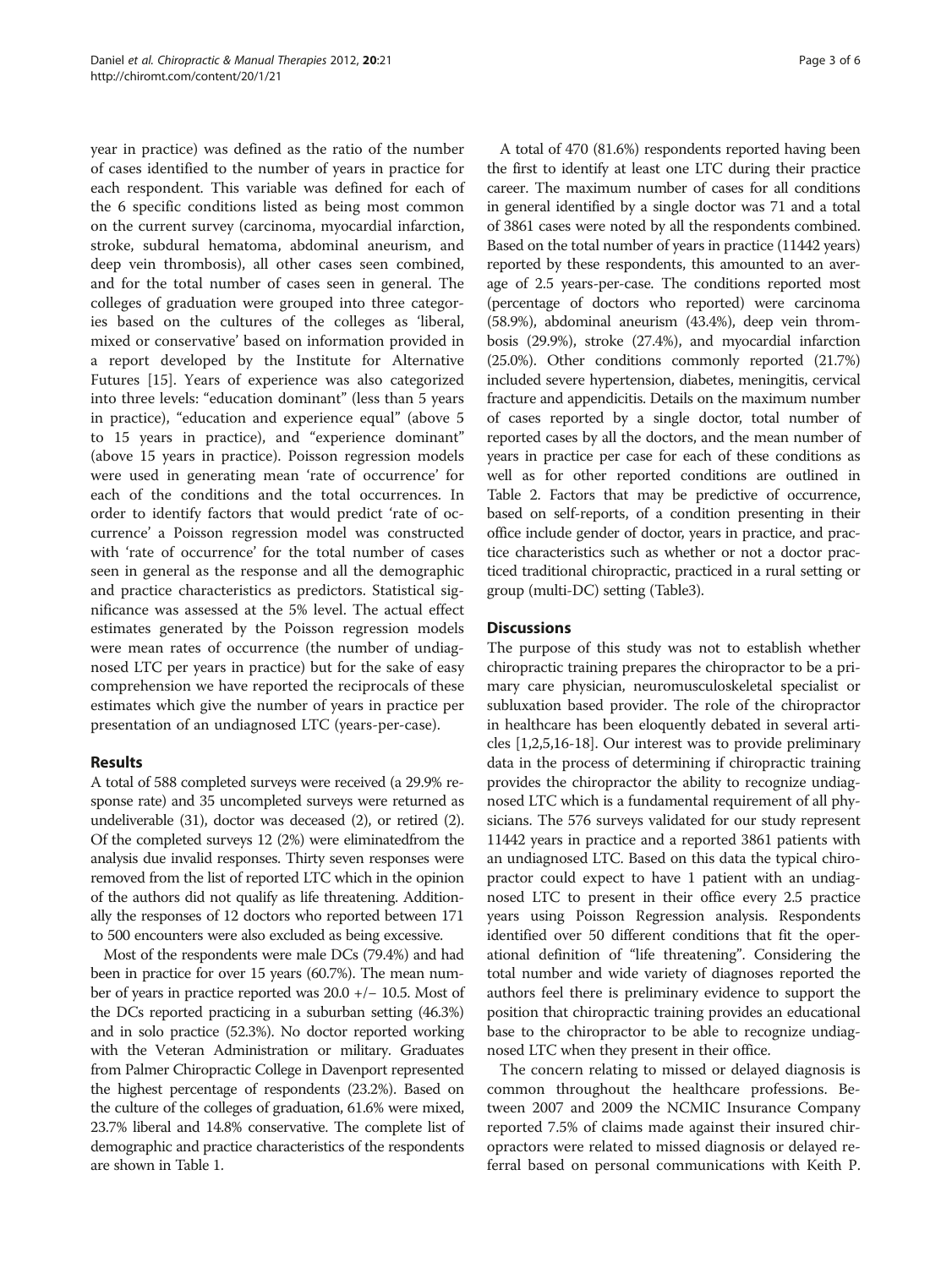<span id="page-3-0"></span>Table 1 Demographics and practice characteristics for DC's who responded to the survey on identifying life threatening conditions in their offices [N = 576 (98%)]

|                                         | N(%)       |
|-----------------------------------------|------------|
| Gender                                  |            |
| Male                                    | 452 (79.4) |
| Female                                  | 117 (20.6) |
| Years In practice                       |            |
| Education dominant                      | 27(4.7)    |
| Education/Experience mixed              | 198 (34.6) |
| Experience dominant                     | 348 (60.7) |
| <b>Traditional Chiro</b>                | 221 (39.7) |
| Rural setting                           | 128 (22.3) |
| Suburban                                | 266 (46.3) |
| Urban                                   | 142 (24.7) |
| Multi-Discipline                        | 59 (10.3)  |
| Veterans                                | 0(0)       |
| Solo                                    | 300 (52.3) |
| Multi DC                                | 121 (21.0) |
| Other Healthcare Experience             | 63 (11.0)  |
| College of Graduation                   |            |
| Palmer CC Davenport (M)                 | 126 (23.2) |
| National University (L)                 | 53 (9.8)   |
| Life University (C)                     | 51 (9.4)   |
| Logan (M)                               | 47 (8.7)   |
| New York CC (M)                         | 39 (7.2)   |
| Northwestern HS Univ. (M)               | 33(6.1)    |
| Parker CC (M)                           | 32 (5.9)   |
| Southern California Univ. of HS (L)     | 31(5.8)    |
| Cleveland CC KS (M)                     | 26 (4.8)   |
| University of Western States CC (L)     | 21(3.9)    |
| Texas CC (L)                            | 20(3.7)    |
| Palmer CC WEST (M)                      | 18(3.3)    |
| Sherman CC (C)                          | 18(3.3)    |
| Cleveland LA (M)                        | 11(2.0)    |
| Life CC WEST (C)                        | 11(2.0)    |
| University of Bridgeport (L)            | 3(6)       |
| Canadian Memorial CC                    | 1(2)       |
| Palmer CC Florida (M)                   | 1(2)       |
| Type of College of Graduation (grouped) |            |
| Liberal                                 | 128 (23.7) |
| Mixed                                   | 333 (61.6) |
| Conservative                            | 80 (14.8)  |

\* Top 3 states with at least 30 respondents (DCs) were California (12.1%), New York (5.9%), and Texas (5.4%).

(M) Mixed educational culture, (C) Conservative educational culture, (L) Liberal educational culture.

Table 2 Number of doctors reporting conditions, maximum number of cases per doctor, total number of cases by all reporting doctors and the ratio of total year in practice to total cases of life threatening conditions identified in chiropractic offices (N = 576)

| Conditions N (%)             |               | Max #<br>of cases | Total #<br>of cases | Mean<br>(S.D.)  | Year to<br>Case<br>Ratio <sup>%</sup> | Year to<br>case<br>ratio <sup>#</sup> |
|------------------------------|---------------|-------------------|---------------------|-----------------|---------------------------------------|---------------------------------------|
| Total (in all) 470 (81.6) 71 |               |                   | 3861                | $6.7(10.3)$ 3.0 |                                       | 2.5                                   |
| Carcinoma                    | 339 (58.9) 38 |                   | 1226                | 2.1(3.6)        | 9.3                                   | 7.8                                   |
| Abdominal<br>aneurism        | 250(43.4)     | 30                | 856                 | 1.5(3.3)        | 13.4                                  | 11.8                                  |
| Deep vein<br>thrombosis      | 172 (29.9)    | 40                | 628                 | 1.1(3.1)        | 18.2                                  | 15.0                                  |
| Stroke                       | 158 (27.4)    | -12               | 340                 | 0.6(1.4)        | 33.7                                  | 33.3                                  |
| Myocardial<br>infarction     | 144 (25.0) 21 |                   | 375                 | 0.7(1.8)        | 30.5                                  | 27.0                                  |
| Subdural<br>hematoma         | 48 (8.3)      | 6                 | 84                  | 0.2(0.6)        | 136.2                                 | 125.0                                 |
| Others                       | 125 (21.7) 30 |                   | 352                 | 0.6(2.3)        | 32.5                                  | 27.8                                  |

\*The maximum years in practice reported by all doctors combined was 60, minimum 1, mean 20.0+/−10.5, and total 11442.

% The ratio of sum of years in practice to sum of number of cases.

# Estimation from Poisson Regression analysis.

Henaman, Assistant Vice President of Claims. Within the medical community the most common malpractice lawsuits were related to missed diagnosis, failure to diagnose or delayed diagnosis [\[19](#page-5-0)] representing 34% of primary care cases according to Phillips et al. [\[20](#page-5-0)]. Interestingly the most common missed diagnoses in medical practice are similar to the most common presentations of LTC in chiropractor's offices. These include carcinoma, myocardial infarct, stroke and abdominal aneurysm [[20-22](#page-5-0)]. This is not to suggest chiropractors are diagnosing conditions missed in the medical doctor's office but that these type conditions are common, easy to misdiagnose and can have deadly consequences. As one author noted the gold standard of diagnosis, the clinical autopsy, would not have been necessary in 12% of cases if the proper diagnosis had been made and the proper treatment given [[23](#page-5-0)].

A very important component of our study was to identify the most common conditions chiropractors reported encountering. In rank order they include carcinoma, abdominal aneurysm, deep vein thrombosis, stroke, myocardial infarction and subdural hematoma. There was a large group of other conditions commonly reported which included severe hypertension, other cardiovascular disease, infection, diabetes, meningitis, cervical fracture and appendicitis. It is interesting to note that many of the most commonly reported presenting conditions often share one of two characteristics. The first is that many patients present with conditions that may manifest themselves as neuromusculoskeletal in origin thereby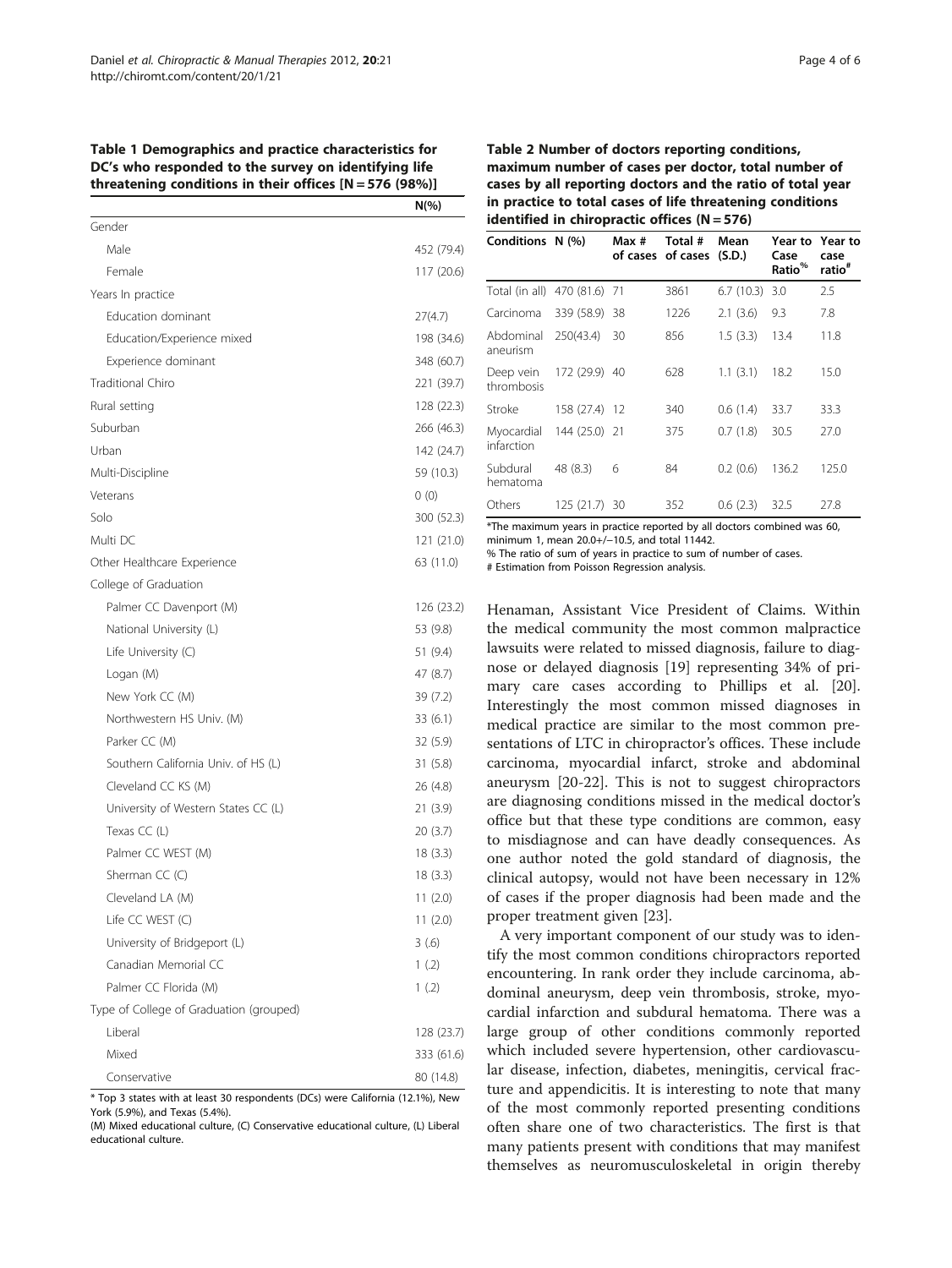<span id="page-4-0"></span>

| Table 3 Factors that were predictive to number of cases       |
|---------------------------------------------------------------|
| of life threatening conditions a doctor is likely to identify |
| for a given year in practice                                  |

| <b>Factors</b>                | Year-per-case | p-value |
|-------------------------------|---------------|---------|
| Gender                        |               | $.047*$ |
| Male                          | 2.9           |         |
| Female                        | 3.4           |         |
| Years in Practice             |               |         |
| Education dominant            | 2.2           | .718    |
| Equal education/experience    | 1.9           | < .0001 |
| Experience dominant           | 3.4           | Ref     |
| Traditional chiropractic      |               | .278    |
| Yes                           | 3.7           |         |
| No                            | 2.6           |         |
| Rural setting                 |               | $.007*$ |
| Yes                           | 2.2           |         |
| No                            | 3.3           |         |
| Suburban                      |               | .731    |
| Yes                           | 2.9           |         |
| No                            | 3.0           |         |
| Multi-discipline              |               | .462    |
| Yes                           | 3.2           |         |
| <b>No</b>                     | 2.9           |         |
| Solo                          |               | .740    |
| Yes                           | 3.4           |         |
| No                            | 2.6           |         |
| Multi-DC                      |               | $.019*$ |
| Yes                           | 2.0           |         |
| No                            | 3.4           |         |
| Other healthcare experience   |               | .668    |
| Yes                           | 2.4           |         |
| <b>No</b>                     | 3.1           |         |
| Type of college of graduation |               |         |
| Liberal                       | 2.6           | .112    |
| Mixed                         | 2.9           | .181    |
| Conservative                  | 3.0           | Ref     |

\*Four factors were predictive of rate of occurrence of undiagnosed life threatening conditions in chiropractic practice: years in practice, gender, practicing in a group (multi-DC) and practicing in a rural setting.

causing them to choose a chiropractor as the physician of choice. These conditions could include myocardial infarction manifesting as thoracic tightness, carcinoma resulting in perceived muscle/bone pain, deep vein thrombosis resulting in leg pain and stroke or subdural hematoma resulting in headache or extremity weakness. Secondly many of the conditions reported could appear to be discovered incidental to radiographic examination such as abdominal aneurysm and carcinoma.

In addition to the number of LTC reported and the varied diagnoses, several findings of interest were discovered when analyzing relationships (Table 3). The reader is cautioned that the reasons for these differences may be due to the inherent bias of the survey instrument and should be interpreted as no more than points of interest requiring additional study.

- 1. Although the chiropractic profession continues to battle over philosophical questions, this study provided preliminary evidence that the reported ability to recognize LTC was equal among schools when divided into liberal, mixed and conservative categories. Additionally there was no significant differences in those doctors that categorized themselves as "subluxation based" compared to those that did not.
- 2. Rural practices appeared to experience an increase in reported recognition of patients with LTC compared to other practice environments.
- 3. A doctor in multi-DC practice reported recognizing more LTC than a doctor in solo practice.
- 4. Doctors with a blend of recent education and experience (6 to 15 year's experience) reported recognizing LTC at a greater rate than more recent graduates or those in practice over 15 years.
- 5. Male DC's reported recognizing LTC at a more frequent rate than female DC's.

This paper had several limitations which are common to survey instruments. Recall bias may have resulted in over reporting or under reporting of LTC.

The presence of LTC was determined by the survey takers themselves and did not require confirmation by any outside source. It is possible that what a responder thought was a LTC may have been misdiagnosed or not truly life threatening and as a result weakened our findings. It should be noted a total of 37 conditions were removed from data analysis because in the opinion of the authors they did not meet the operational definition of life threatening. Two examples of conditions removed included subluxation and mononucleosis. The response rate for this survey was lower than desired. The findings in a study by Russell et al. indicated that the response rates for postal surveys of chiropractors range from 7.0% to 91.4% with an a mean of 52.7% [[24](#page-5-0)]. It should be noted many surveys reported in the Russell et al. study were of specific populations of chiropractors which generally provide higher response rates, while surveys which include all chiropractors generally have lower response rates [\[25-27\]](#page-5-0).

Lastly this survey did not attempt to determine "missed" diagnoses on the part of the chiropractor as that was not the purpose of the paper. The authors acknowledge that diagnoses may have been missed which would have increased the frequency of these conditions.